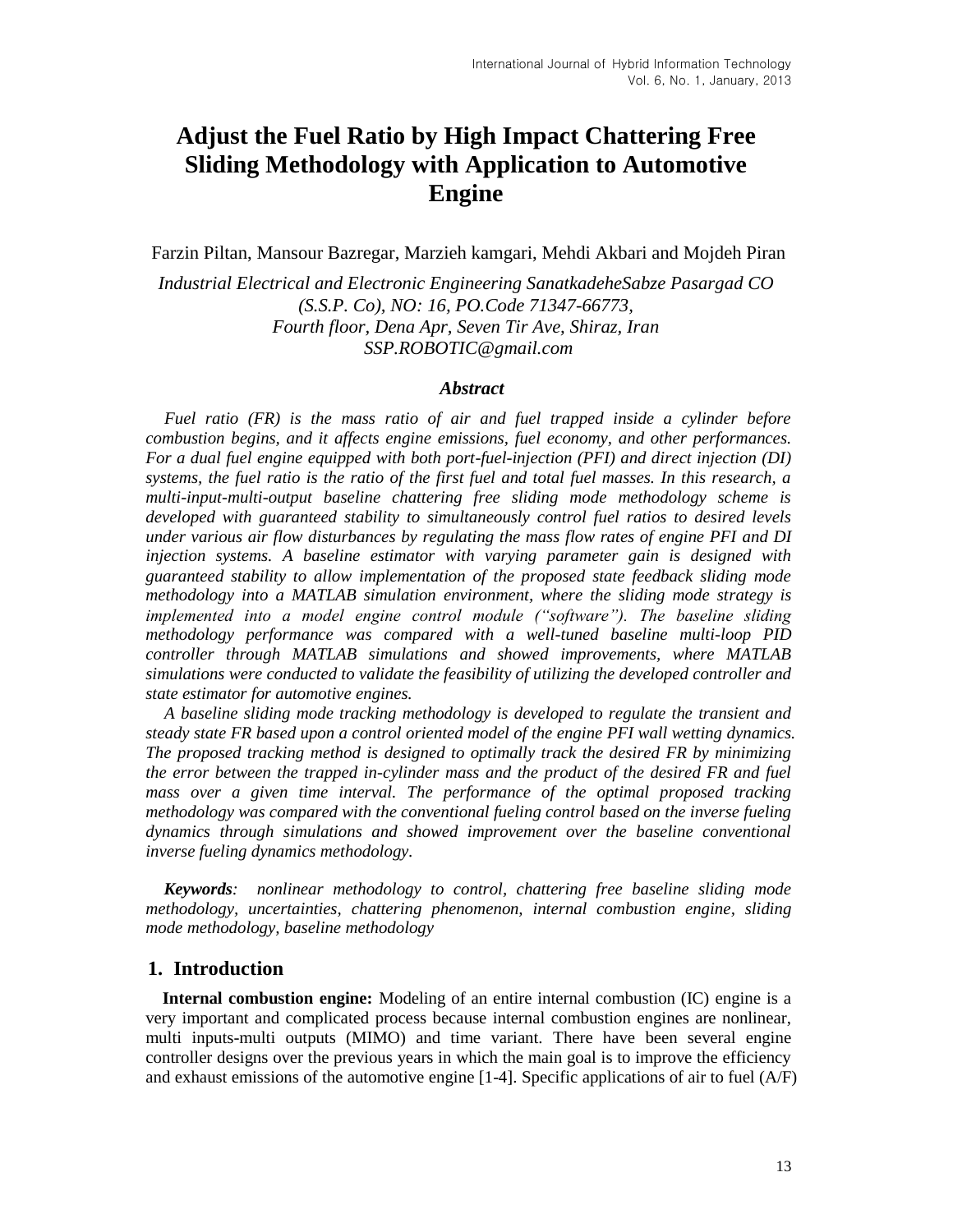ratio control based on observer measurements in the intake manifold were developed by Benninger in 1991 [5]. Another approach was to base the observer on measurements of exhaust gases measured by the oxygen sensor and on the throttle position, which was researched by Onder [6]. These observer ideas used linear observer theory. Hedrick also used the measurements of the oxygen sensor to develop a nonlinear, sliding mode approach to control the A/F ratio [7]. All of the previous control strategies were applied to engines that used only port fuel injections, where fuel was injected in the intake manifold. Current production A/F ratio controllers use closed loop feedback and feed forward control to achieve the desired stoichio metric mixture. These controllers use measurements from the oxygen sensor to control the desired amount of fuel that should be injected over the next engine cycle and have been able to control the A/F very well [8-9].

**Nonlinear Controller Methodology to FR Adjust:** A nonlinear robust controller design is major subject in this work. Controller is a device which can sense information from linear or nonlinear system to improve the systems performance [10-13]. The main targets in designing control systems are stability, good disturbance rejection, and small tracking error[14-20]. Several IC engines are controlled by linear methodologies (e.g., Proportional-Derivative (PD) controller, Proportional- Integral (PI) controller or Proportional- Integral-Derivative (PID) controller), but in uncertain dynamic models this technique has limitations [21-45].

**Sliding Mode Methodology:** Sliding mode methodology (SMM) is a significant nonlinear optimal control fuel ratio methodology under condition of partly uncertain dynamic parameters of system. This controller is used to control of highly nonlinear systems, because this type of optimal method is a robust and stable [11-30]. Conversely, pure sliding mode controller is used in many applications; it has two important drawbacks namely; chattering phenomenon, and nonlinear equivalent dynamic formulation in uncertain dynamic parameter [31-50]. It is possible to solve this problem by combining sliding mode controller and baseline law which this method can helps improve the system's tracking performance by adjusting controller's coefficient [51-55].

**Objectives:** based on previous research IC engine is MIMO, nonlinear and time variant system. Sliding mode methodology is one of the robust and stable methods to tune the fuel ratio in IC engine. This method is tuned based on sliding surface slope, to adjust this parameter; based-line methodology is applied to sliding mode method. Proposed method is caused to reduce or eliminate the chattering as well as trajectory tracking fuel ratio in switching sliding mode highly stable method.

# **2. Theorem**

**Dynamic of IC engine:** In developing a valid engine model, the concept of the combustion process, abnormal combustion and cylinder pressure must be understood. The combustion process is relatively simple and it begins with fuel and air being mixed together in the intake manifold and cylinder. This air-fuel mixture is trapped inside cylinder after the intake valve(s) is closed and then gets compressed [6-9]. When the air-fuel mixture is compressed it causes the pressure and temperature to increase inside the cylinder. In abnormal combustion, the cylinder pressure and temperature can rise so rapidly that it can spontaneously ignite the airfuel mixture causing high frequency cylinder pressure oscillations. These oscillations cause the metal cylinders to produce sharp noises called knock, which it caused to abnormal combustion. The pressure in the cylinder is a very important physical parameter that can be analyzed from the combustion process. Since cylinder pressure is very important to the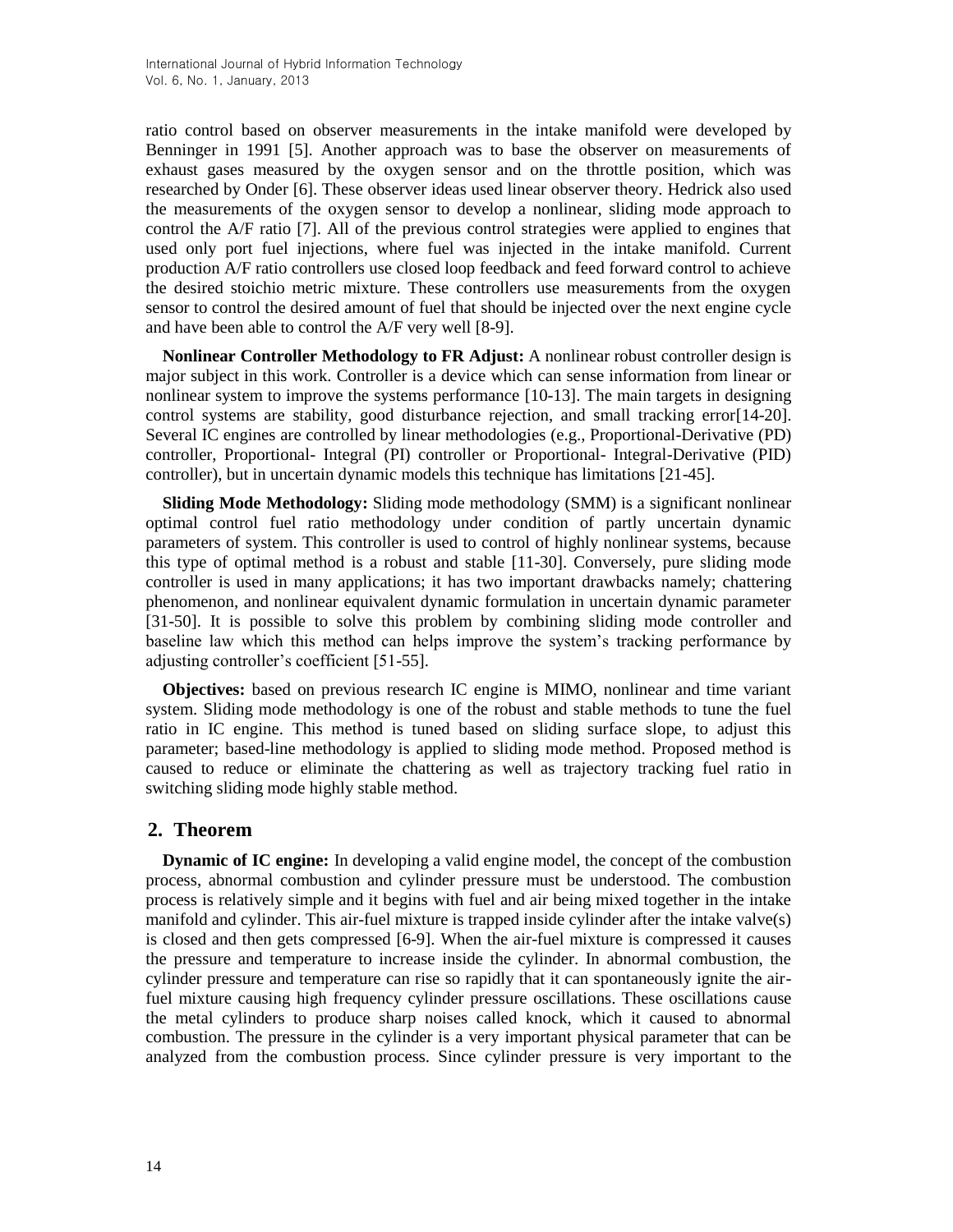combustion event and the engine cycle in spark ignition engines, the development of a model that produces the cylinder pressure for each crank angle degree is necessary.

The dynamic equations of IC engine can be written as:

$$
\begin{bmatrix} PFI \\ DI \end{bmatrix} = \begin{bmatrix} \dot{M}_{air11} & \dot{M}_{air12} \\ \dot{M}_{air21} & \dot{M}_{air22} \end{bmatrix} \begin{bmatrix} \ddot{F}R \\ \ddot{\alpha}_{I} \end{bmatrix} + \begin{bmatrix} P_{motor1} \\ P_{motor2} \end{bmatrix} \begin{bmatrix} FR & \dot{\alpha}_{I} \end{bmatrix} + \begin{bmatrix} N_{11} & N_{12} \\ N_{21} & N_{22} \end{bmatrix} \times \begin{bmatrix} \ddot{F}R \\ \ddot{\alpha}_{I} \end{bmatrix}^{2} + \begin{bmatrix} M_{a1} \\ M_{a2} \end{bmatrix}
$$
 (1)

There for to calculate the fuel ratio and equivalence ratio we can write:

$$
\begin{aligned}\n\begin{bmatrix}\nF\ddot{R}_a \\
\ddot{a}_{I_a}\n\end{bmatrix} &= \begin{bmatrix}\n\dot{M}_{air11} & \dot{M}_{air12} \\
\dot{M}_{air21} & \dot{M}_{air22}\n\end{bmatrix}^{-1} \begin{Bmatrix}\n\begin{bmatrix}\nPFI \\
DI\n\end{bmatrix} \\
& -\begin{Bmatrix}\n\begin{bmatrix}\nP_{motor1} \\
P_{motor2}\n\end{bmatrix}\n\end{bmatrix}\n\begin{bmatrix}\nFR & \dot{a}_{I_a}\n\end{bmatrix} + \begin{bmatrix}\nN_{11} & N_{12} \\
N_{21} & N_{22}\n\end{bmatrix} \times \begin{bmatrix}\nF\dot{R}_a \\
\dot{\alpha}_{I_a}\n\end{bmatrix}^2 \\
& + \begin{bmatrix}\nM_{a1} \\
M_{a2}\n\end{bmatrix}\n\end{bmatrix}\n\end{aligned}
$$
\n(2)

To solve  $\dot{M}_{air}$ , we can write;

$$
\dot{M}_{air} = \begin{bmatrix} \dot{M}_{air11} & \dot{M}_{air12} \\ \dot{M}_{air21} & \dot{M}_{air22} \end{bmatrix} \qquad \text{Where } \dot{M}_{air12} = \dot{M}_{air21} \tag{3}
$$

Where  $\dot{M}_{air}$  is the ratio of the mass of air.

Matrix  $P_{motor}$  is a 1  $\times$  2 matrix:

$$
P_{motor} = \begin{bmatrix} P_1 \\ P_2 \end{bmatrix} \tag{4}
$$

Matrix engine angular speed matrix(N) is a  $2 \times 2$  matrix

$$
N = \begin{bmatrix} N_{11} & N_{12} \\ N_{21} & N_{22} \end{bmatrix}
$$
 (5)

Where,

Matrix mass of air in cylinder for combustion matrix  $(M_a)$  is a 1  $\times$  2 matrix.

$$
M_a = \begin{bmatrix} M_{a_1} \\ M_{a_2} \end{bmatrix} \tag{6}
$$

The above target equivalence ratio calculation will be combined with fuel ratio calculation that will be used for controller design purpose.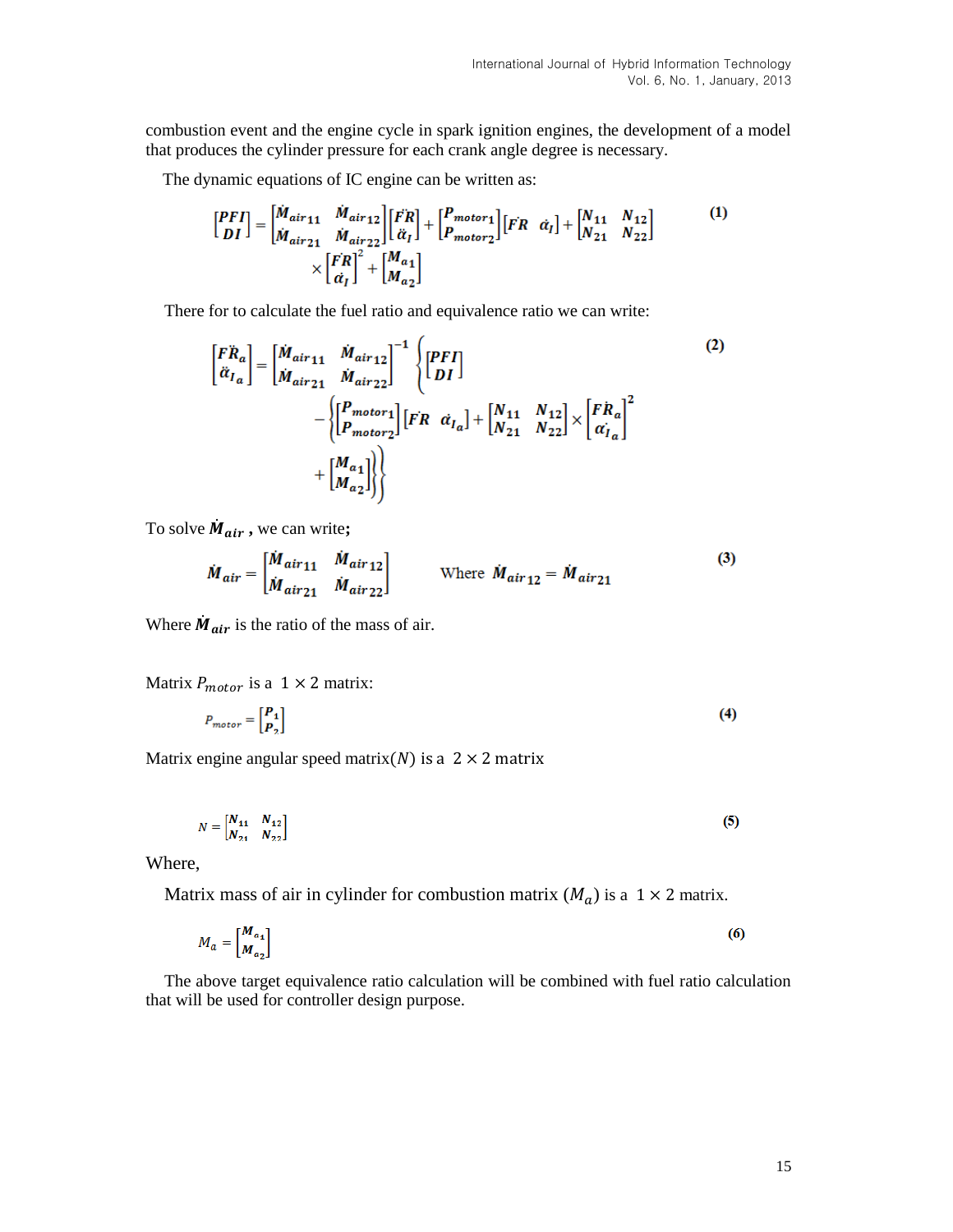**Sliding Mode methodology:** Consider a nonlinear single input dynamic system is defined by [10-17]:

$$
x^{(n)} = f(\vec{x}) + b(\vec{x})u \tag{7}
$$

Where u is the vector of control input,  $x^{(n)}$  is the  $n^{th}$  derivation of x,  $x = [x, \dot{x}, \ddot{x}, \dots, x^{(n-1)}]^T$  is the state vector,  $f(x)$  is unknown or uncertainty, and  $b(x)$  is of known *sign* function. The main goal to design this controller is train to the desired state;  $x_d = [x_d, \dot{x}_d, \ddot{x}_d, ..., x_d^{(n-1)}]^T$ , and trucking error vector is defined by [18-30]:

$$
\widetilde{\chi} = \chi - \chi_d = [\widetilde{\chi}, \dots, \widetilde{\chi}^{(n-1)}]^T
$$
\n(8)

A time-varying sliding surface  $s(x, t)$  in the state space  $\mathbb{R}^n$  is given by [31-45]:

$$
s(x,t) = \left(\frac{d}{dt} + \lambda\right)^{n-1} \widetilde{x} = 0
$$
\n(9)

where  $\lambda$  is the positive constant. To further penalize tracking error, integral part can be used in sliding surface part as follows [10]:

$$
s(x,t) = \left(\frac{d}{dt} + \lambda\right)^{n-1} \left(\int_0^t \tilde{x} dt\right) = 0
$$
\n(10)

The main target in this methodology is kept the sliding surface slope  $s(x, t)$  near to the zero. Therefore, one of the common strategies is to find input **U** outside of  $s(x, t)$  [10].

$$
\frac{1}{2}\frac{d}{dt}s^2(x,t) \le -\zeta|s(x,t)|\tag{11}
$$

where **ζ** is positive constant.

$$
\text{If } S(0) > 0 \to \frac{\mathrm{d}}{\mathrm{d}t} S(t) \le -\zeta \tag{12}
$$

To eliminate the derivative term, it is used an integral term from t=0 to t= $t_{reach}$ 

$$
\int_{t=0}^{t=t_{reach}} \frac{d}{dt} S(t) \leq -\int_{t=0}^{t=t_{reach}} \eta \to S(t_{reach}) - S(0) \leq -\zeta(t_{reach} - 0)
$$
\n(13)

Where  $t_{reach}$  is the time that trajectories reach to the sliding surface so, suppose S ( $t_{reach}$  = ) defined as

$$
0 - S(0) \le -\eta(t_{reach}) \to t_{reach} \le \frac{S(0)}{\zeta}
$$
 (14)

And

$$
if S(0) < 0 \rightarrow 0 - S(0) \le -\eta(t_{reach}) \rightarrow S(0) \le -\zeta(t_{reach}) \rightarrow t_{reach} \le \frac{|S(0)|}{\eta}
$$
 (15)

Equation (15) guarantees time to reach the sliding surface is smaller than  $\frac{|S(0)|}{\zeta}$  since the trajectories are outside of  $S(t)$ .

$$
if S_{t_{reach}} = S(0) \rightarrow error(x - x_d) = 0 \tag{16}
$$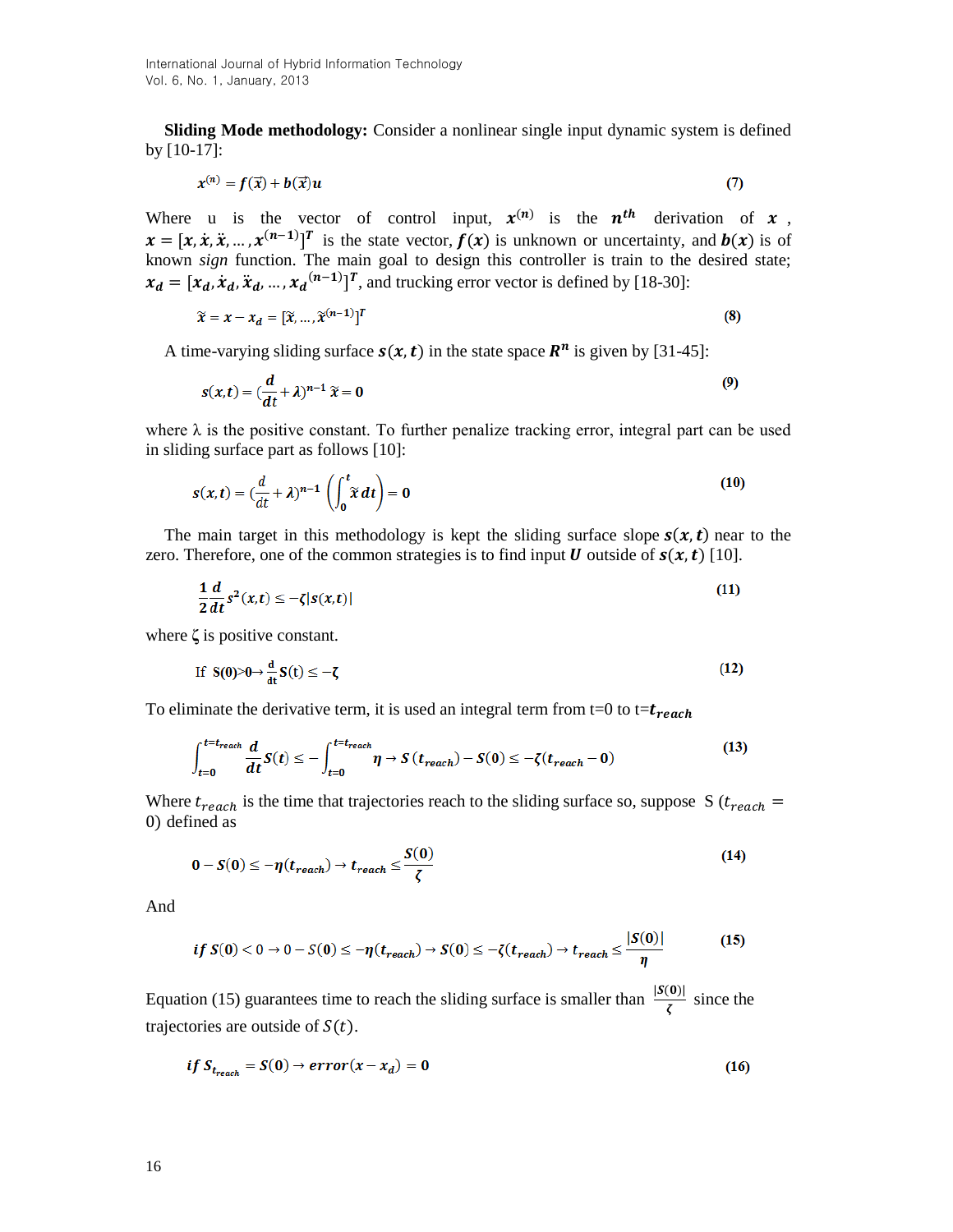suppose S is defined as

$$
s(x,t) = \left(\frac{d}{dt} + \lambda\right)^{\square} \widetilde{x} = (\dot{x} - \dot{x}_d) + \lambda(x - x_d)
$$
\n(17)

The derivation of S, namely,  $\dot{S}$  can be calculated as the following;

$$
\dot{S} = (\ddot{x} - \ddot{x}_d) + \lambda(\dot{x} - \dot{x}_d)
$$
\n(18)

suppose the second order system is defined as;

$$
\ddot{x} = f + u \rightarrow \dot{S} = f + U - \ddot{x}_d + \lambda(\dot{x} - \dot{x}_d)
$$
\n(19)

Where f is the dynamic uncertain, and also since  $S = 0$  and  $\dot{S} = 0$ , to have the best approximation  $\hat{U}$  is defined as

$$
\hat{U} = -\hat{f} + \ddot{x}_d - \lambda(\dot{x} - \dot{x}_d) \tag{20}
$$

A simple solution to get the sliding condition when the dynamic parameters have uncertainty is the switching control law:

$$
U_{dis} = \tilde{U} - K(\vec{x}, t) \cdot \text{sgn}(s) \tag{21}
$$

where the switching function  $sgn(S)$  is defined as [11,16]

$$
sgn(s) = \begin{cases} 1 & s > 0 \\ -1 & s < 0 \\ 0 & s = 0 \end{cases}
$$
 (22)

and the  $K(\vec{x}, t)$  is the positive constant. Suppose by (11) the following equation can be written as,

$$
\frac{1}{2}\frac{d}{dt}s^2(x,t) = \mathbf{S} \cdot \mathbf{S} = [f - \hat{f} - K\mathbf{sgn}(s)] \cdot \mathbf{S} = (f - \hat{f}) \cdot \mathbf{S} - K|\mathbf{S}|
$$
\n(23)

and if the equation (15) instead of (14) the sliding surface can be calculated as

$$
s(x,t) = \left(\frac{d}{dt} + \lambda\right)^2 \left(\int_0^t \tilde{x} dt\right) = (\dot{x} - \dot{x}_d) + 2\lambda(\dot{x} - \dot{x}_d) - \lambda^2(x - x_d)
$$
 (24)

in this method the approximation of  $\boldsymbol{U}$  is computed as [26]

$$
\hat{U} = -\hat{f} + \ddot{x}_d - 2\lambda(\dot{x} - \dot{x}_d) + \lambda^2(x - x_d)
$$
\n(22)

**Baseline methodology:** The design of a baseline controller to control the fuel ratio was very straight forward. Since there was an output from the fuel ratio model, this means that there would be two inputs into the baseline controller. Similarly, the output of the controller result from the two control inputs of the port fuel injector signal and direct injector signal. In a typical PID controller, the controller corrects the error between the desired output value and the measured value. Since the equivalence ratio and fuel ratio are the two measured signals, two controllers were cascaded together to control the PFI and DI inputs. The first was a PID controller that corrected the error between the desired equivalence ratio and the measured equivalence ratio; while the second was only a proportional integral (PI) controller that corrected the fuel ratio error.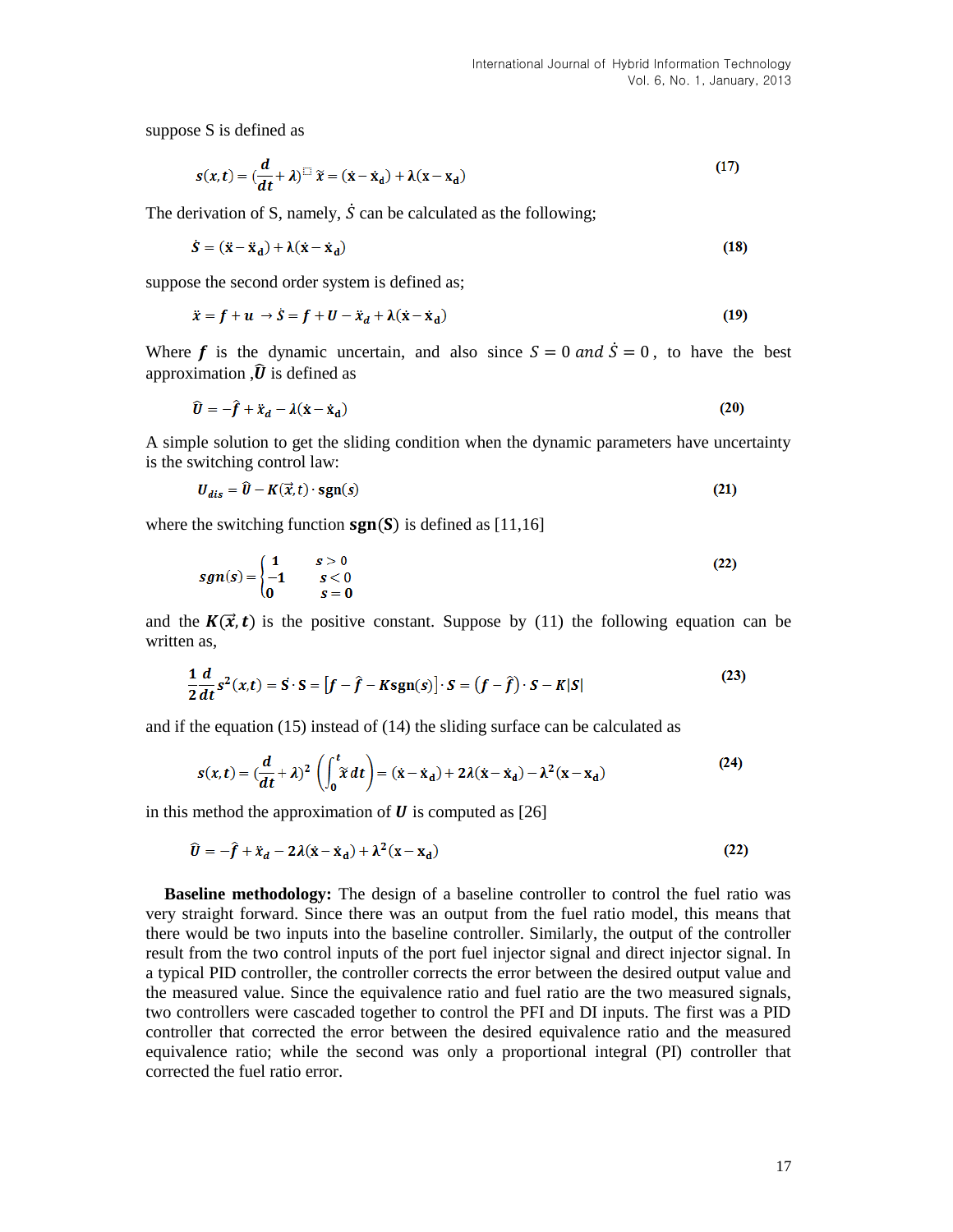$$
e_1(t) = \alpha_{target}(t) - \alpha_d(t) \tag{23}
$$

$$
e_2(t) = Fuel ratio_a(t) - Fuel Ratio_d(t)
$$
\n(24)

$$
PFI_a = K_{p_a}e_1 + K_{v_a}e_1 + K_{I_a} \sum e_1
$$
\n<sup>(25)</sup>

$$
DI_{\alpha} = K_{p_b}e_1 + K_{V_b}e_1 + K_{I_b} \sum e_1
$$
\n(26)

$$
PFI_F = (K_{p_c}e_2 + K_{I_c} \sum e_2) \times PFI_{\alpha}
$$
 (27)

$$
DI_F = DI_\alpha \tag{28}
$$

## **3. Methodology**

**Baseline Sliding Mode Controller Methodology:** The design of a baseline controller to control the sliding surface slope was very straight forward. Since there was an output from the sliding surface slope model, this means that there would be two inputs into the baseline controller. Similarly, the output of the controller result from the control input of the sliding surface slope. In a typical PID controller, the controller corrects the error between the desired output value and the measured value. Since the sliding surface slope is the measured signal, two controllers were cascaded together to control the sliding surface slope. The first was a PID method that corrected the error between the desired FR and the measured FR; while the second was only a proportional integral (PI) method that corrected the sliding surface, error and integral of error.

$$
e(t) = FR_{desired}(t) - FR_{actual}(t)
$$
\n(29)

$$
S_{\alpha} = \lambda_{\alpha} e + \dot{e} + (\frac{\lambda_{\alpha}}{2})^2 \sum e
$$
 (30)

$$
S_T = (\lambda_a e + (\frac{\lambda_a}{2})^2 \sum e) \times S_\alpha
$$
\n(31)

$$
S_T = (\lambda_a e + (\frac{\lambda_a}{2})^2 \sum e) \times (\lambda_a e + e + (\frac{\lambda_a}{2})^2 \sum e)
$$
 (32)

**Proof the stability:** the lyapunov formulation can be written as follows,

$$
V = \frac{1}{2}S^{T}T \cdot \dot{M}_{air} \cdot S_{T}
$$
\n
$$
(33)
$$

the derivation of  $V$  can be determined as,

$$
\dot{V} = \frac{1}{2}S^{T}{}_{T} \ddot{M}_{air} S_{T} + S^{T}{}_{T} \dot{M}_{air} \dot{S}_{T}
$$
\n
$$
(34)
$$

The dynamic equation of IC engine can be written based on the sliding surface as

$$
\dot{M}_{air}\dot{S}_T = -VS + \dot{M}_{air}\dot{S}_T + P_{motor} + N + M_a \tag{35}
$$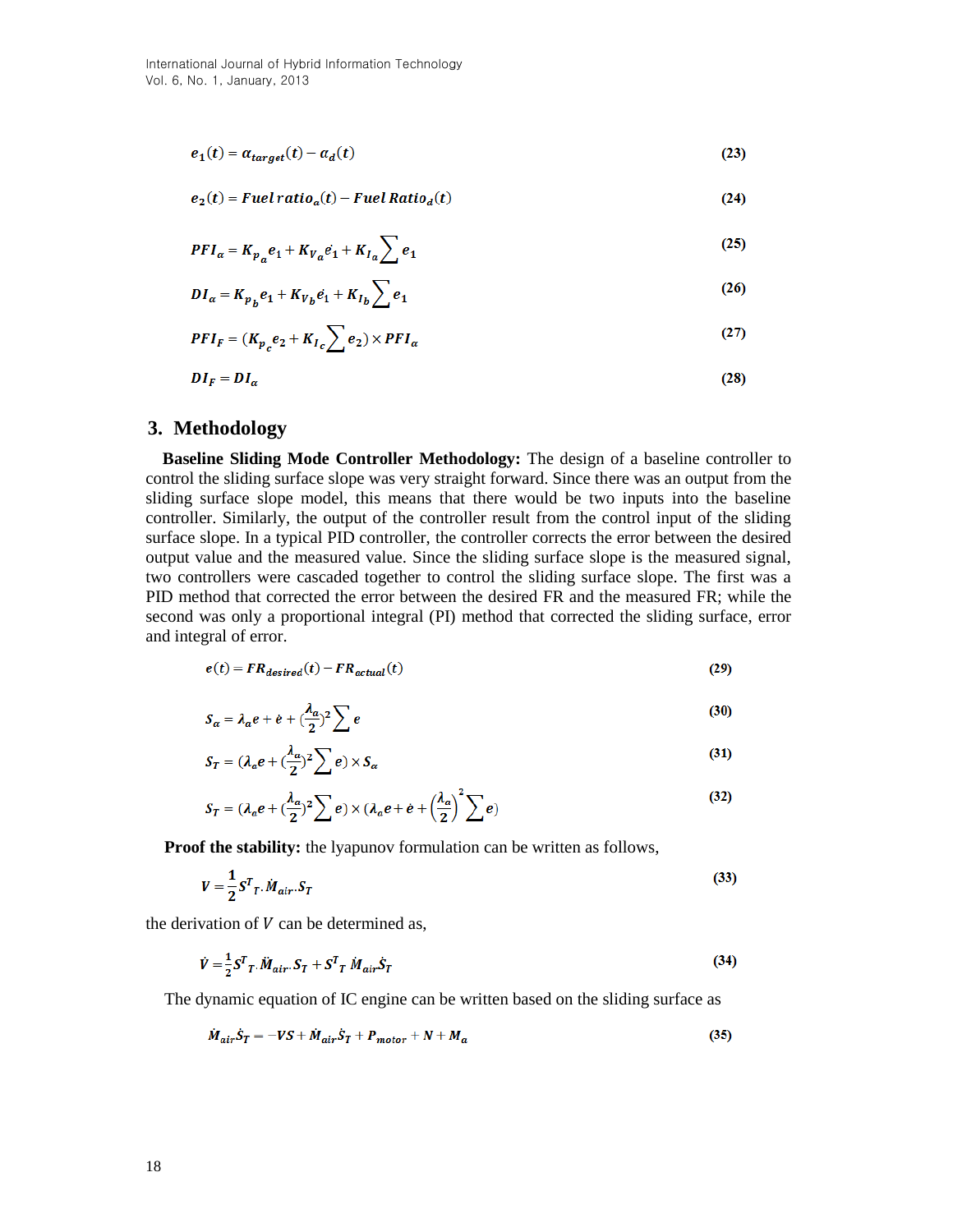It is assumed that

$$
S^{T}{}_{T}(\dot{M}_{air} - 2P_{motor} + N + M_{a})S_{T} = 0
$$
\n(36)

By substituting (35) in (24)

$$
\dot{V} = \frac{1}{2} S^T T \dot{M} S - S^T T P_{motor} + N S_T + S^T T (M \dot{S} + P_{motor} + N S_T + M_a)
$$
\n
$$
= S^T T (M \dot{S} + P_{motor} + N S_T + M_a)
$$
\n(37)

Suppose the control input is written as follows

$$
\widehat{U} = \left[ \widehat{M_{air}}^{-1} (P_{motor} + N + M_a) + \dot{S}_T \right] \widehat{M_{air}} + K. sgn(S_T) + P_{motor} + NS_T + M_a \tag{38}
$$
\n
$$
\dot{V} \le -\sum_{i=1}^n \eta_i |S_{T_i}| \tag{39}
$$

Consequently the equation (39) guaranties the stability of the Lyapunov equation.

### **4. Results and Discussions**

This section is focused on compare between baseline methodology to FR optimization (BLO) and baseline Sliding Mode methodology (BSMM).These controllers were tested by MATLAB/SIMULINK environment.

**FR tracking:** Based on equations in sliding mode methodology; this method performance is depended on the gain updating factor  $(K)$  and sliding surface slope coefficient  $(\lambda)$ . These two coefficients are computed by gradient descent optimization in pure SMM. After this process the main important challenge is, optimizer is depending on sliding surface slope coefficients so baseline method is apply. Figure 1 shows FR tracking performance in BLO and BSMM without torque load disturbance.



**Figure 1. BSMM and BLO for Adjust FR without Torque Load Disturbance**

Based on Figure 1 it is observed that, BLO has oscillation in this nonlinear system, caused to instability in tuning the FR but BSMM has steady in response. BLO's overshoot is 1.3% but BSMM's overshoot is 0%.

**Disturbance rejection:** Figures 2 and 3 show the power disturbance elimination in BLO and BSMM with torque load disturbance. The disturbance rejection is used to test the robustness comparisons of these two methodologies. A band limited white noise with predefined of 10% and 20% the power of input signal value is applied to this system.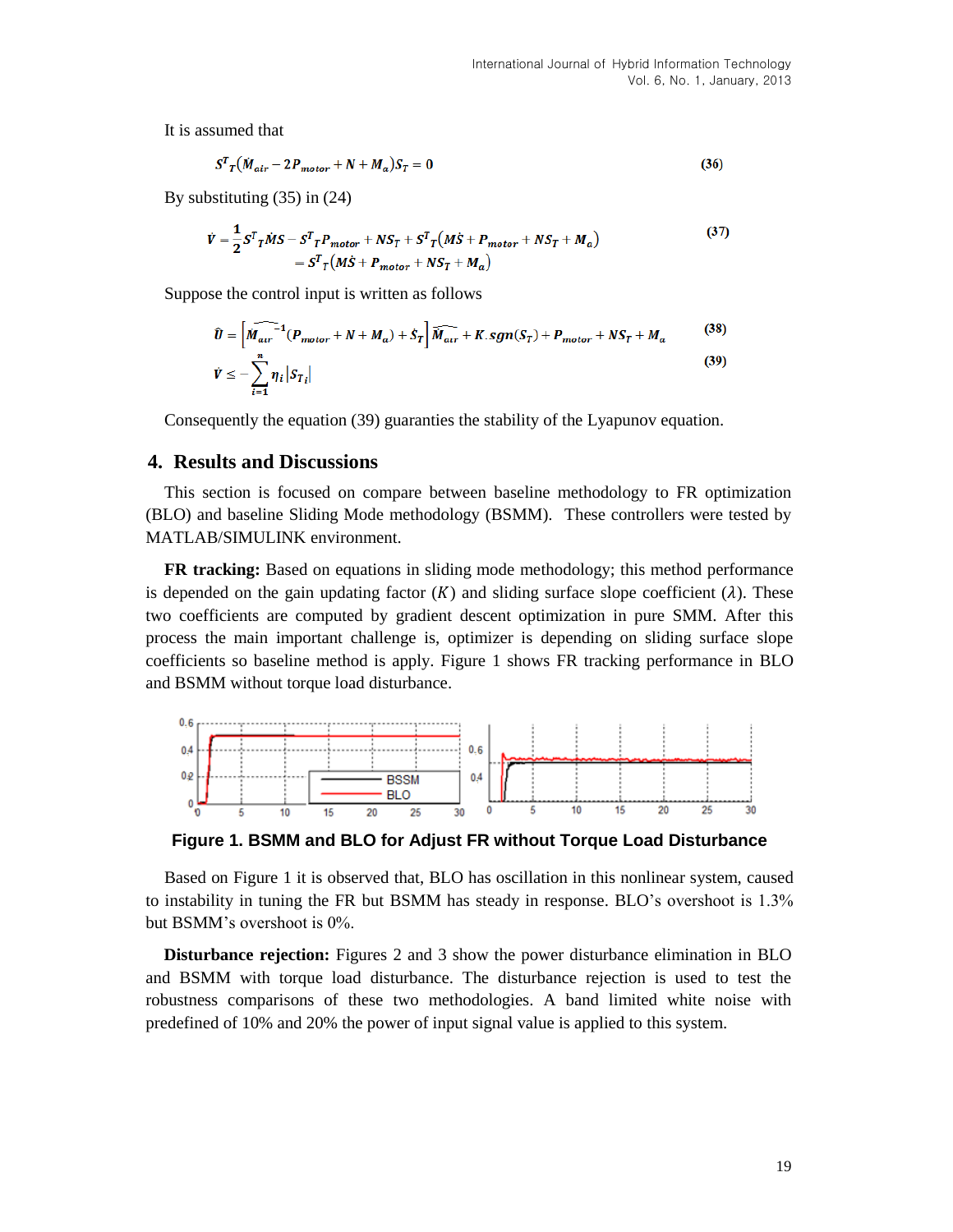International Journal of Hybrid Information Technology Vol. 6, No. 1, January, 2013



**Figure 2. BSMM and BLO for Adjust FR with 10% Torque Load External Disturbance**

Based on Figure 2; by comparing FR trajectory with 10% torque load disturbance of relative to the input signal amplitude in BSMM and BLO, BSMM's overshoot about (0%) is lower than BLO's **(2.3%)** . Based on Figure 2, it is observed that BSMM's performance is better than BLO and it also can eliminate the chattering in presence of 10% disturbance.



**Figure 3. BSMM and BLO for Adjust FR with 20% Torque Load External Disturbance**

Based on Figure 3; by comparing FR trajectory with 20% disturbance of relative to the input signal amplitude in BSMM and BLO, BSMM's overshoot about **(0.32%)** is lower than BLO's (**3.11%**)**.** Based on Figure 3 it is observed that, these two methodologies have oscillation in presence of 20% torque load uncertainty but BSMM is more stable and more robust than BLO.

## **5. Conclusions**

Refer to this research, a baseline sliding mode methodology is proposed for tuning the FR in internal combustion engine based on nonlinear methodology. The stability and convergence of the baseline sliding mode controller based on switching function is guarantee and proved by the LYAPUNOV method. The simulation results exhibit that the baseline sliding mode methodology tuning the FR very well in various situations. The BSMM gives significant steady state error performance when compared to BLO. The main goal in this research was reduce or eliminate the chattering that proposed methodology reach to this objective by adding baseline method to high impact robust and stable nonlinear based methodology. The second main goal in this research was reduce dependence on sliding surface slope which baseline methodology do this objective in this research. When applied 20% torque load disturbances in BSMM the RMS error increased approximately 0.1% (percent of increase the BSMM RMS error =  $(2)$  $\frac{20\% \, \textit{disturbance RMS error}}{n \, \textit{o}} = \frac{1}{160}$  $\frac{1e^{-3}}{1e^{-6}}$  = 0.1%) that in BLO the RMS error increased approximately 8% (percent of increase the BLO RMS error=  $\frac{(20\% \text{ disturbance RMS error}}{20 \text{ s distribution} \times 20 \text{ MS error}} = 8\%).$ no disturbance RMS error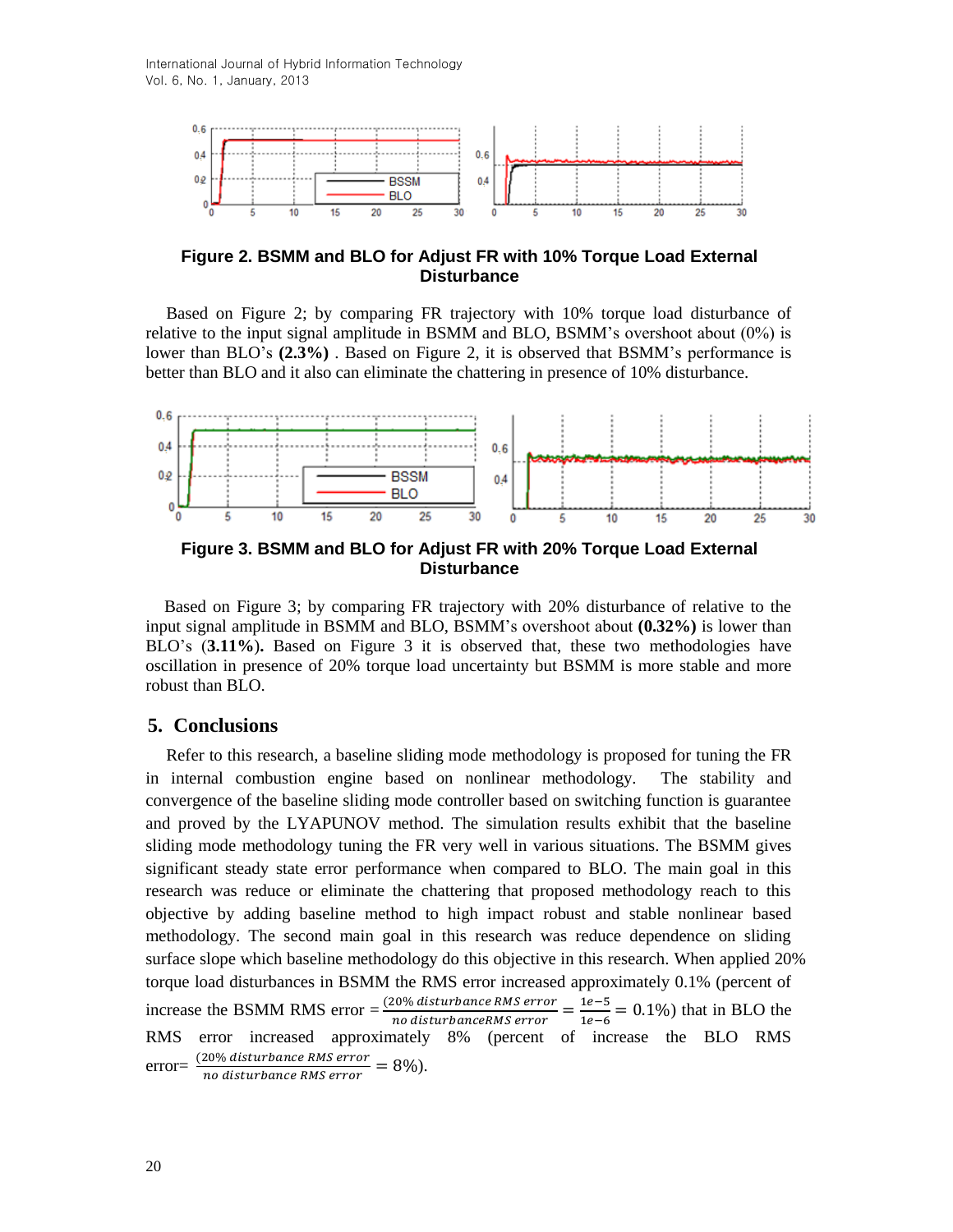### **Acknowledgements**

The authors would like to thank the anonymous reviewers for their careful reading of this paper and for their helpful comments. This work was supported by the SSP Research and Development Corporation Program of Iran under grant no. 2012-Persian Gulf-2B.

## **References**

- [1] J. Heywood, "Internal Combustion Engine Fundamentals", McGraw-Hill, New York, **(1988)**.
- [2] J. G. Rivard, "Closed-loop Electronic Fuel Injection Control of the IC Engine", in Society of Automotive Engineers, **(1973)**.
- [3] J. F. Cassidy, *et al.*, "On the Design of Electronic Automotive Engine Controls using linear Quadratic Control Theory", IEEE Trans on Control Systems, vol. AC-25, **(1980)** October.
- [4] W. E. Powers, "Applications of Optimal Control and Kalman Filtering to Automotive Systems", International Journal of Vehicle Design, Applications of Control Theory in the Automotive Industry, **(1983)**.
- [5] N. F. Benninger, *et al.*, "Requirements and Perfomance of Engine Management Systems under Transient Conditions", in Society of Automotive Engineers, **(1991)**.
- [6] N. F. Benninger, *et al.*, "Requirements and Perfomance of Engine Management Systems under Transient Conditions", in Society of Automotive Engineers, **(1991)**.
- [7] C. H. Onder, *et al.*, "Model-Based Multivariable Speed and Air-to-Fuel Ratio Control of an SI Engine", in Society of Automotive Engineers, **(1993)**.
- [8] S. B. Cho, *et al.*, "An Observer-based Controller Design Method for Automotive Fuel-Injection Systems", in American Controls Conference, **(1993)**, pp. 2567-2571.
- [9] T. Kume, *et al.*, "Combustion Technologies for Direct Injection SI Engine", in Society of Automotive Engineers, **(1996)**.
- [10]V. Utkin, "Variable structure systems with sliding modes", Automatic Control, IEEE Transactions on, vol. 22, no. 2, **(2002)**, pp. 212-222.
- [11] R. A. DeCarlo, S. H. Zak and G. P. Matthews, "Variable structure control of nonlinear multivariable systems: a tutorial", Proceedings of the IEEE, vol. 76, no. 3, **(2002)**, pp. 212-232.
- [12] K. D. Young, V. Utkin and U. Ozguner, "A control engineer's guide to sliding mode control", IEEE conference proceeding, **(2002)**, pp. 1-14.
- [13] O. Kaynak, "Guest editorial special section on computationally intelligent methodologies and sliding-mode control", IEEE Transactions on Industrial Electronics, vol. 48, no. 1, **(2001)**, pp. 2-3.
- [14] P. Kachroo and M. Tomizuka, "Chattering reduction and error convergence in the sliding-mode control of a class of nonlinear systems", Automatic Control, IEEE Transactions on, vol. 41, no. 7, **(2002)**, pp. 1063-1068.
- [15] H. Elmali and N. Olgac, "Implementation of sliding mode control with perturbation estimation (SMCPE)", Control Systems Technology, IEEE Transactions on, vol. 4, no. 1, **(2002)**, pp. 79-85.
- [16] J. Moura and N. Olgac, "A comparative study on simulations vs. experiments of SMCPE", IEEE conference proceeding, **(2002)**, pp. 996-1000.
- [17] B. Wu, Y. Dong, S. Wu, D. Xu and K. Zhao, "An integral variable structure controller with fuzzy tuning design for electro-hydraulic driving Stewart platform", IEEE conference proceeding, **(2006)**, pp. 5-945.
- [18] F. Piltan, N. Sulaiman, Z. Tajpaykar, P. Ferdosali and M. Rashidi, "Design Artificial Nonlinear Robust Controller Based on CTLC and FSMC with Tunable Gain", International Journal of Robotic and Automation, vol. 2, no. 3, **(2011)**, pp. 205-220.
- [19] F. Piltan, A. R. Salehi and N. B. Sulaiman, "Design artificial robust control of second order system based on adaptive fuzzy gain scheduling", world applied science journal (WASJ), vol. 13, no. 5, **(2011)**, pp. 1085-1092.
- [20] F. Piltan, N. Sulaiman, A. Gavahian, S. Soltani and S. Roosta, "Design Mathematical Tunable Gain PID-Like Sliding Mode Fuzzy Controller with Minimum Rule Base", International Journal of Robotic and Automation, vol. 2, no. 3, **(2011)**, pp. 146-156.
- [21] F. Piltan, A. Zare, N. B. Sulaiman, M. H. Marhaban and R. Ramli, "A Model Free Robust Sliding Surface Slope Adjustment in Sliding Mode Control for Robot Manipulator", World Applied Science Journal, vol. 12, no. 12, **(2011)**, pp. 2330-2336.
- [22] F. Piltan, A. H. Aryanfar, N. B. Sulaiman, M. H. Marhaban and R. Ramli, "Design Adaptive Fuzzy Robust Controllers for Robot Manipulator", World Applied Science Journal, vol. 12, no. 12, **(2011)**, pp. 2317-2329.
- [23] F. Piltan, N. Sulaiman, A. Zargari, M. Keshavarz and A. Badri, "Design PID-Like Fuzzy Controller With Minimum Rule Base and Mathematical Proposed On-line Tunable Gain: Applied to Robot Manipulator", International Journal of Artificial intelligence and expert system, vol. 2, no. 4, **(2011)**, pp. 184-195.
- [24]F. Piltan, N. Sulaiman, M. H. Marhaban and R. Ramli, "Design On-Line Tunable Gain Artificial Nonlinear Controller", Journal of Advances In Computer Research, vol. 2, no. 4, **(2011)**, pp. 75-83.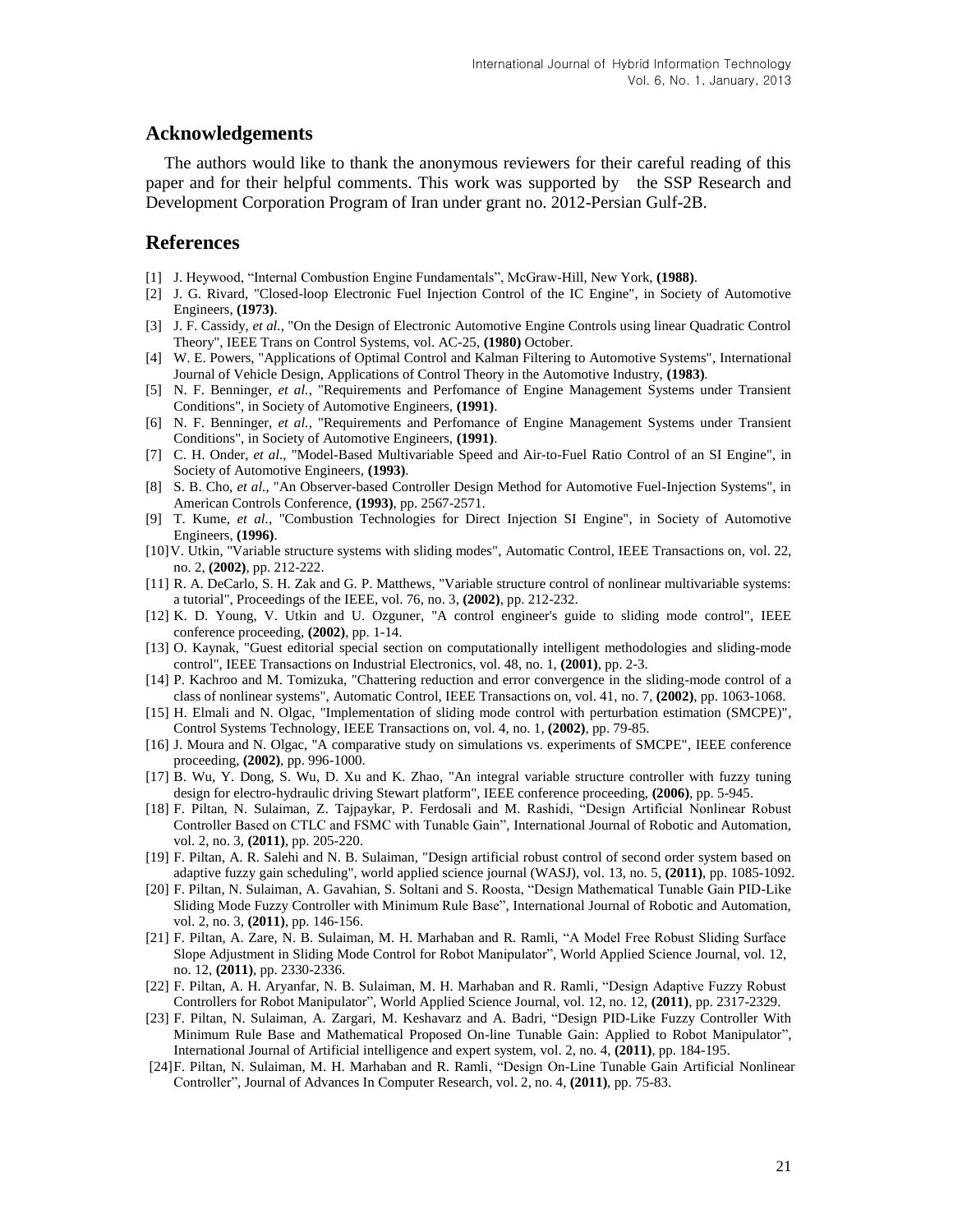- [25] F. Piltan, N. Sulaiman, P. Ferdosali, I. A. Talooki, "Design Model Free Fuzzy Sliding Mode Control: Applied to Internal Combustion Engine", International Journal of Engineering, vol. 5, no. 4, **(2011)**, pp. 302-312.
- [26] F. Piltan, N. Sulaiman, S. Roosta, M. H. Marhaban and R. Ramli, "Design a New Sliding Mode Adaptive Hybrid Fuzzy Controller", Journal of Advanced Science & Engineering Research, vol. 1, no. 1, **(2011)**, pp. 115-123.
- [27] F. Piltan, A. Gavahian, N. Sulaiman, M. H. Marhaban and R. Ramli, "Novel Sliding Mode Controller for robot manipulator using FPGA", Journal of Advanced Science & Engineering Research, vol. 1, no. 1, **(2011)**, pp. 1-22.
- [28] F. Piltan, N. Sulaiman, A. Jalali and F. D. Narouei, "Design of Model Free Adaptive Fuzzy Computed Torque Controller: Applied to Nonlinear Second Order System", International Journal of Robotics and Automation, vol. 2, no. 4, **(2011)**, pp. 232-244.
- [29] F. Piltan, N. Sulaiman, I. A. Talooki and P. Ferdosali, "Control of IC Engine: Design a Novel MIMO Fuzzy Backstepping Adaptive Based Fuzzy Estimator Variable Structure Control", International Journal of Robotics and Automation, vol. 2, no. 5, **(2011)**, pp. 360-380.
- [30] F. Piltan, N. Sulaiman, P. Ferdosali, M. Rashidi and Z. Tajpeikar, "Adaptive MIMO Fuzzy Compensate Fuzzy Sliding Mode Algorithm: Applied to Second Order Nonlinear System", International Journal of Engineering, vol. 5, no. 5, **(2011)**, pp. 380-398.
- [31] F. Piltan, N. Sulaiman, H. Nasiri, S. Allahdadi and M. A. Bairami, "Novel Robot Manipulator Adaptive Artificial Control: Design a Novel SISO Adaptive Fuzzy Sliding Algorithm Inverse Dynamic Like Method", International Journal of Engineering, vol. 5, no. 5, **(2011)**, pp. 399-418.
- [32] F. Piltan, N. Sulaiman, S. Allahdadi, M. Dialame and A. Zare, "Position Control of Robot Manipulator: Design a Novel SISO Adaptive Sliding Mode Fuzzy PD Fuzzy Sliding Mode Control", International Journal of Artificial intelligence and Expert System, vol. 2, no. 5, **(2011)**, pp. 208-228.
- [33] F. Piltan, SH. T. Haghighi, N. Sulaiman, I. Nazari and S. Siamak, "Artificial Control of PUMA Robot Manipulator: A-Review of Fuzzy Inference Engine And Application to Classical Controller", International Journal of Robotics and Automation, vol. 2, no. 5, **(2011)**, pp. 401-425.
- [34] F. Piltan, N. Sulaiman, A. Zare, S. Allahdadi and M. Dialame, "Design Adaptive Fuzzy Inference Sliding Mode Algorithm: Applied to Robot Arm", International Journal of Robotics and Automation, vol. 2, no. 5, **(2011)**, pp. 283-297.
- [35] F. Piltan, A. Jalali, N. Sulaiman, A. Gavahian and S. Siamak, "Novel Artificial Control of Nonlinear Uncertain System: Design a Novel Modified PSO SISO Lyapunov Based Fuzzy Sliding Mode Algorithm", International Journal of Robotics and Automation, vol. 2, no. 5, **(2011)**, pp. 298-316.
- [36] F. Piltan, N. Sulaiman, A. Jalali and K. Aslansefat, "Evolutionary Design of Mathematical tunable FPGA Based MIMO Fuzzy Estimator Sliding Mode Based Lyapunov Algorithm: Applied to Robot Manipulator", International Journal of Robotics and Automation, vol. 2, no. 5, **(2011)**, pp. 317-343.
- [37] F. Piltan, N. Sulaiman, S. Roosta, A. Gavahian and S. Soltani, "Evolutionary Design of Backstepping Artificial Sliding Mode Based Position Algorithm: Applied to Robot Manipulator", International Journal of Engineering, vol. 5, no. 5, **(2011)**, pp. 419-434.
- [38] F. Piltan, N. Sulaiman, S. Soltani, M. H. Marhaban and R. Ramli, "An Adaptive sliding surface slope adjustment in PD Sliding Mode Fuzzy Control for Robot Manipulator", International Journal of Control and Automation, vol. 4, no. 3, **(2011)**, pp. 65-76.
- [39] F. Piltan, N. Sulaiman, M. Rashidi, Z. Tajpaikar and P. Ferdosali, "Design and Implementation of Sliding Mode Algorithm: Applied to Robot Manipulator-A Review", International Journal of Robotics and Automation, vol. 2, no. 5, **(2011)**, pp. 265-282.
- [40] F. Piltan, N. Sulaiman, A. Jalali, S. Siamak and I. Nazari, "Control of Robot Manipulator: Design a Novel Tuning MIMO Fuzzy Backstepping Adaptive Based Fuzzy Estimator Variable Structure Control", International Journal of Control and Automation, vol. 4, no. 4, **(2011)**, pp. 91-110.
- [41]F. Piltan, N. Sulaiman, A. Gavahian, S. Roosta and S. Soltani, ["On line Tuning Premise and Consequence FIS:](http://www.cscjournals.org/csc/manuscriptinfo.php?ManuscriptCode=67.68.76.59.39.47.49.104&JCode=IJRA&EJCode=66.67.75.58.105&Volume=2&Issue=5)  [Design Fuzzy Adaptive Fuzzy Sliding Mode Controller Based on Lyaponuv Theory"](http://www.cscjournals.org/csc/manuscriptinfo.php?ManuscriptCode=67.68.76.59.39.47.49.104&JCode=IJRA&EJCode=66.67.75.58.105&Volume=2&Issue=5), International Journal of Robotics and Automation, vol. 2, no. 5, **(2011)**, pp. 381-400.
- [42] F. Piltan, N. Sulaiman, S. Roosta, A. Gavahian and S. Soltani, ["Artificial Chattering Free on-line Fuzzy](http://www.cscjournals.org/csc/manuscriptinfo.php?ManuscriptCode=68.69.64.40.46.44.44.103&JCode=IJE&EJCode=70.71.66.101&Volume=5&Issue=5)  [Sliding Mode Algorithm for Uncertain System: Applied in Robot Manipulator"](http://www.cscjournals.org/csc/manuscriptinfo.php?ManuscriptCode=68.69.64.40.46.44.44.103&JCode=IJE&EJCode=70.71.66.101&Volume=5&Issue=5), International Journal of Engineering, vol. 5, no. 5, **(2011)**, pp. 360-379.
- [43] F. Piltan, N. Sulaiman and I. A. Talooki, "Evolutionary Design on-line Sliding Fuzzy Gain Scheduling Sliding Mode Algorithm: Applied to Internal Combustion Engine", International Journal of Engineering Science and Technology, vol. 3, no. 10, **(2011)**, pp. 7301-7308.
- [44] F. Piltan, N. B. Sulaiman, I. A. Talooki and P. Ferdosali, "Designing On-Line Tunable Gain Fuzzy Sliding Mode Controller Using Sliding Mode Fuzzy Algorithm: Applied to Internal Combustion Engine", world applied science journal (WASJ), vol. 15, no. 3, **(2011)**, pp. 422-428.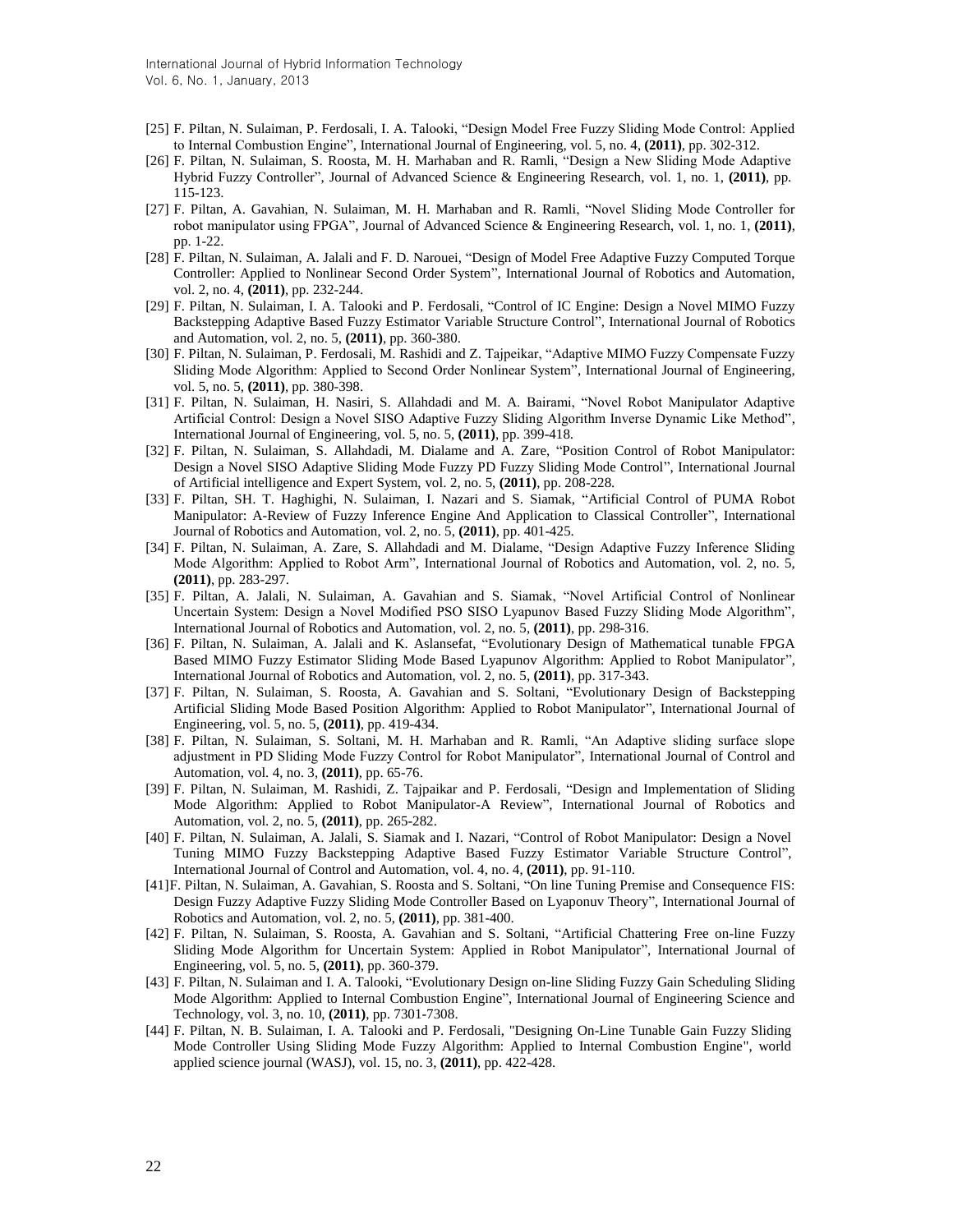- [45] F. Piltan, N. Sulaiman, M. H. Marhaban, A. Nowzary and M. Tohidian, "Design of FPGA based sliding mode controller for robot manipulator", International Journal of Robotic and Automation, vol. 2, no. 3, **(2011)**, pp. 183-204.
- [46] I. Eksin, M. Guzelkaya and S. Tokat, "Sliding surface slope adjustment in fuzzy sliding mode controller", Mediterranean Conference, **(2002)**, pp. 160-168.
- [47] F. Piltan, H. Rezaie, B. Boroomand and A. Jahed, "Design robust back stepping online tuning feedback linearization control applied to IC engine", International Journal of Advance Science and Technology, vol. 42, **(2012)**, pp. 183-204.
- [48] F. Piltan, I. Nazari, S. Siamak and P. Ferdosali, "Methodology of FPGA-based mathematical error-based tuning sliding mode controller", International Journal of Control and Automation, vol. 5, no. 1, **(2012)**, pp. 89-110.
- [49] F. Piltan, M. A. Dialame, A. Zare and A. Badri, "Design Novel Lookup table changed Auto Tuning FSMC: Applied to Robot Manipulator", International Journal of Engineering, vol. 6, no. 1, **(2012)**, pp. 25-40.
- [50] F. Piltan, B. Boroomand, A. Jahed and H. Rezaie, "Methodology of Mathematical Error-Based Tuning Sliding Mode Controller", International Journal of Engineering, vol. 6, no. 2, **(2012)**, pp. 96-112.
- [51] F. Piltan, F. Aghayari, M. R. Rashidian and M. Shamsodini, "A New Estimate Sliding Mode Fuzzy Controller for Robotic Manipulator", International Journal of Robotics and Automation, vol. 3, no. 1, **(2012)**, pp. 45-58.
- [52] F. Piltan, *et al.*, "Design sliding mode controller for robot manipulator with artificial tunable gain", Canaidian Journal of pure and applied science, vol. 5, no. 2, **(2011)**, pp. 1573-1579.
- [53] F. Piltan, A. Hosainpour, E. Mazlomian, M. Shamsodini and M. H. Yarmahmoudi, "Online Tuning Chattering Free Sliding Mode Fuzzy Control Design: Lyapunov Approach", International Journal of Robotics and Automation, vol. 3, no. 3, **(2012)**.
- [54] F. Piltan, S. Emamzadeh, Z. Hivand, F. Shahriyari and Mina Mirazaei, "PUMA-560 Robot Manipulator Position Sliding Mode Control Methods Using MATLAB/SIMULINK and Their Integration into Graduate/Undergraduate Nonlinear Control, Robotics and MATLAB Courses", International Journal of Robotics and Automation, vol. 3, no. 3, **(2012)**.
- [55] F. Piltan, J. Meigolinedjad, S. Mehrara and S. Rahmdel, "Evaluation Performance of 2<sup>nd</sup> Order Nonlinear System: Baseline Control Tunable Gain Sliding Mode Methodology", International Journal of Robotics and Automation, vol. 3, no. 3, **(2012)**.

#### **Authors**



**Farzin Piltan** was born on 1975, Shiraz, Iran. In 2004 he is jointed the research and development company, SSP Co, Shiraz, Iran. In addition to 7 textbooks, Farzin Piltan is the main author of more than 50 scientific papers in refereed journals. He is editorial board of international journal of control and automation (IJCA), editorial board of IAES international journal of robotics and automation, editorial board of International Journal of Reconfigurable and Embedded Systems and reviewer of (CSC) international journal of robotics and automation. His main areas of research interests are nonlinear control, artificial control system and applied to FPGA, robotics and artificial nonlinear control and IC engine modelling and control.



**Mansour Bazregar is** an industrial management researcher of research and development company SSP. Co. He is now pursuing his Master in industrial management. He is an expert Industrial and Quality Management in this company. His research activities deal with the IC engine control and supply chain management.